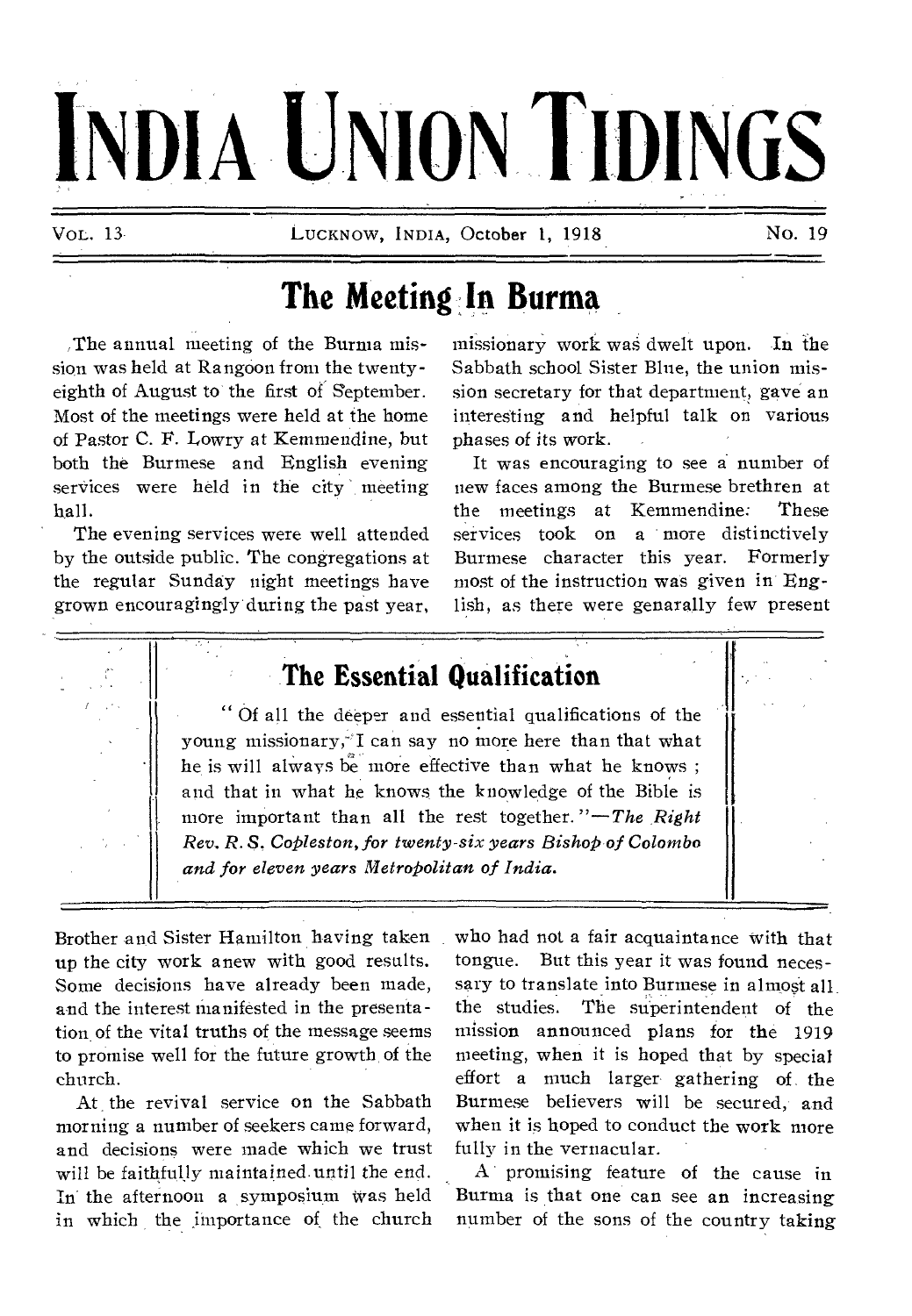their places in the organized work. A Karen brother of some experience was appointed to assist Brother E.' B. Hare in the evangelistic work of the Kamamaung mission. This brother accepted the truth last year in the delta country, where Brethren R. A. Beckner and Chit Hla are labouring. Another Karen brother who received his training at our Meilenia Industrial school, is .engaged in school work at the Kamamaung mission.

Brother Carrott, who is temporarily in charge of the literature work while Brother Skinner is engaged in language study, held a number of meetings for the colporteurs, and is putting forth earnest efforts to extend the circulation of our publications. A number' of out Burmese and Indian brethren are turning their attention to this line of effort. The brethren are 'ambitious to reach a self-supporting basis, of operation in the sale of the printed page, and in this are assisted by the favourable financial conditions prevailing in Burma.

With the exception of Dr. Tornblad, who was unable to attend, all the foreign workers of the Burma mission were present at this meeting. Brother and Sister Blue and Brother Williams and the writer were also in attendance-from the union mission. Brother Blue will spend some days with Brother Ludington and his associates in the school wook at Meiktila before returning to Lucknow.

We trust that the Lord will send increasing blessing and prosperity to all Our dear fellow-workers in the land of the pagoda, so that more and more the cross of Christ may be uplifted there.

W. W. FLETCHER.

## **American Missionaries Going on Furlough**

The following official communication has been issued by the British Embassy in Washington, and is dated March 10, 1918, and has been communicated to Mission Boards by the Committee of Reference and Counsel of the American and Canadian Missionary Societies: —

"I am desired by His Majesty's Ambassador to request you to be good enough to bring to the notice of the various Mission boards connected with the Committee on Reference and Counsel, that, with a view to eliminating the delay which has hitherto taken place in obtaining leave for missionnaries who have already worked in India to return there after furlough, it is notified by the Indian Government that such missionaries on securing their passports to leave India may apply to the Government of the Province for their endorsement with permission to return, valid for such number of months as may be required. If such $\sim$ endorsement be granted, no formalities will be necessary in this country prior to return;

missionaries will simply present their passports (backed by evidence of identity) to the British Consular authority at the port of departure with a request for *vise.* Mission Boards will no doubt make arrangements that their workers in India should take early advantage of this concession.

"It should be noted, however, (1) that the new procedure applies at present only to United States citizens; (a) that it applies to India only, and not to other parts of the British Empire;  $(3)$  that the permission to teturn will ptobably apply only to the missionary's present station or province, and will not bind the Government of India to allow him, fOr instance, to Open a new station in AsSani instead of returning to, the Bombay Presidency. In case of any such important Change of arrangements while a Missionary is on furlough, the mission Board would do well to obtain the concur refice of the Indian Government through their representatives in India."

Missionaries should make application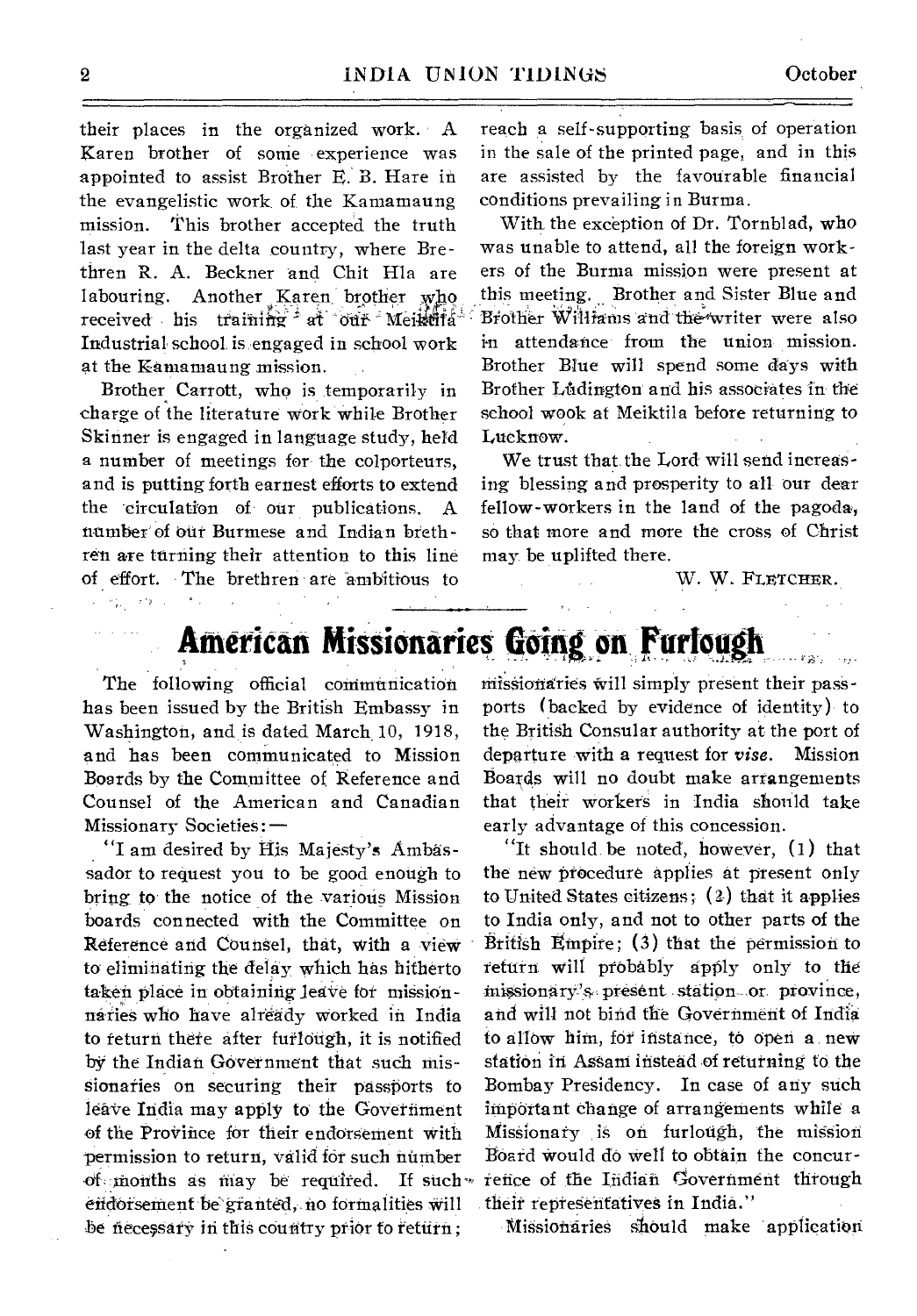both to the district officer where he resides and to the nearest American consul, sending to the latter his departmental passport, on which will be endorsed the permission to return. American citizens are urged not to take out emergency passports, which permit of one journey only to a designated country for a definite purpose and extend only to six months, but to obtain Department of State passports from Washington. The American consuls will be able to give all needful information.

# **South India Training School Notes**

A literary and debating society is helping to improve our gift of speech.

Last month a bad minton club was opened that an opportunity might be given for more physical exercise and recreation.

For the first time, the sixth form students have been organized into a graduating class under the direction of our new principal, E. M. Meleen.

A short time ago the students who are supported by the Mission were asked to provide their own clothing and stationery. They are not at all discouraged but glad to do various kinds' of work. Nearly all of them are labouring in one way or another and look forward to the time when they can get sufficient to do for meeting all school expenses. H. A. SAM.

## Literary and Debating Society

We have recently organized a Literary and Debating Society for the improvement of our English and for training ourselves in public speaking. Mr. H. A. Sam was chosen as chairman and P. Simon as secretary.

The meetings are held on every Sunday and we have already had two; in one of which the chairman gave an interesting opening address, and in the other a debate took place, the subject being, "Resolved, that education is preferable to wealth." The debate was very lively and interesting. The judge decided that the affirmative gave the best arguments.

All the members are active in taking some part in the meetings and we ask the TIDINGS family to remember our soceity that we may conduct it to God's glory and honour. P. SIMON, SECTY.

## Bangalore Sabbath School

We are very glad to say that our Sabbath school is progressing day by day by the, grace of Jesus Christ. Almost all of ourmembers are either students or Mission employees and our membership is fortytwo. Altogether there are five classes. Brother Aaron Who recently came from Lucknow was appointed as the superintendent for this quarter.

We had a thermometer with which to record our progress in raising Rs. 30— our goal for the first quarter. We exceeded this amount by Rs. 19-5-9. During the last quarter the boys gave a portion of rice from their daily allowance. At the end of the quarter they had saved Rs. 6 in this manner.

The girls are trying their best to also make good offerings. During the last quarter they raised Rs. 10 by canvassing, which they gladly gave on the Thirteenth Sabbath.

We request that all readers remember. this Sabbath school in their prayers.

M. SWAMINATHAN, SECTY.

## Y. P. M. V. Society

You will undoubtedly be glad to know of our Y. P. M. V. Society in Bangalore. We are very active and interested in carrying out the third angel's message. Our members are selling many papers and books containing the King's message.

Some of our members used to go every Sunday at about four o'clock to preach the

 $\sim$   $\sim$